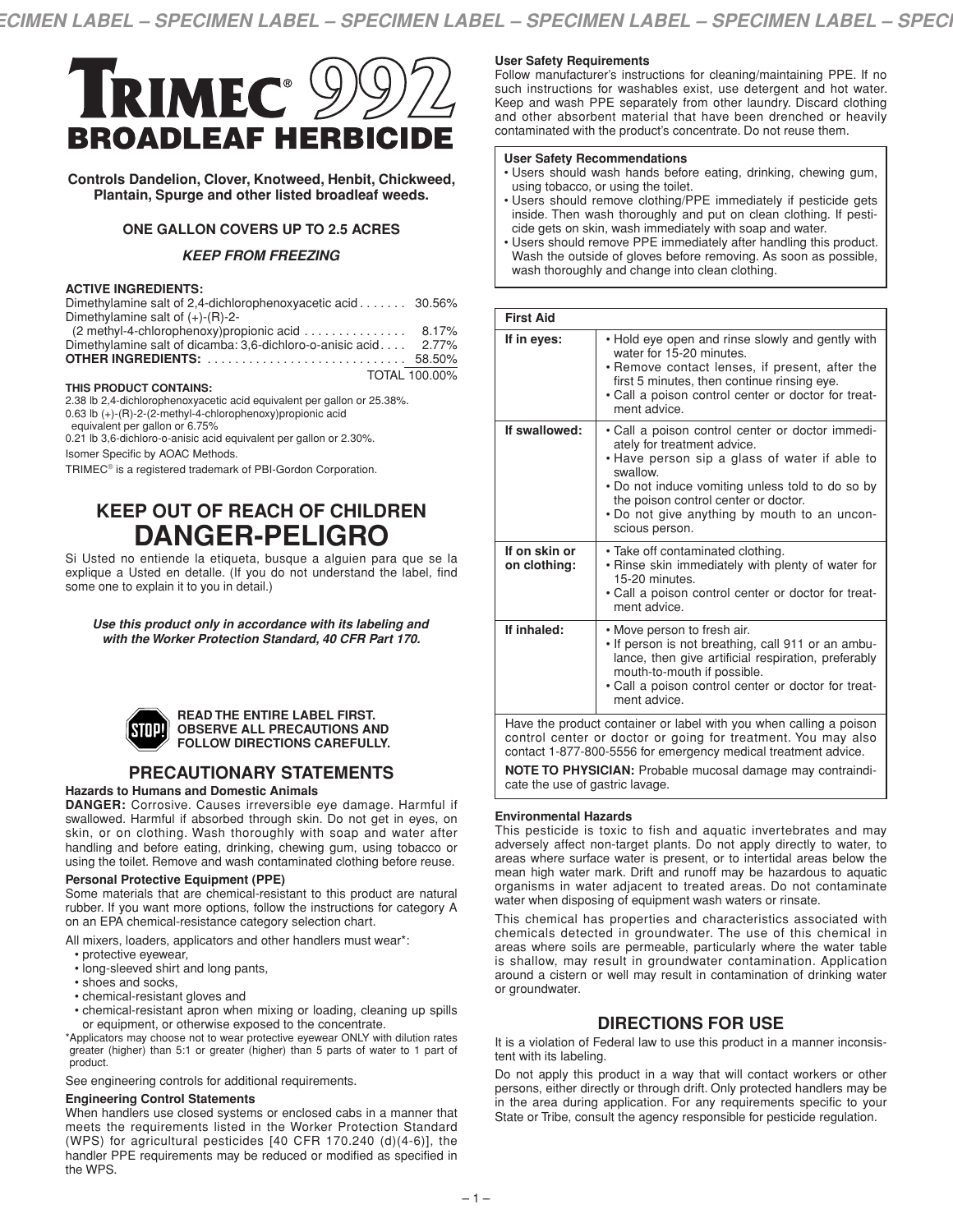### **Agricultural Use Requirements**

Use this product only in accordance with its labeling and with the Worker Protection Standard, 40 CFR part 170.

This standard contains requirements for the protection of agricultural workers on farms, forests, nurseries, and greenhouses, and handlers of agricultural pesticides. It contains requirements for training, decontamination, notification, and emergency assistance. It also contains specific instructions and exceptions pertaining to the statements on this label about personal protective equipment and restricted-entry interval. The requirements in this box only apply to uses of this product that are covered by the Worker Protection Standard.

Do not enter or allow worker entry into treated areas during the restricted-entry interval (REI) of 48 hours.

PPE required for early entry to treated areas that is permitted under the Worker Protection Standard and that involves contact with anything that has been treated, such as plants, soil, or water is:

- coveralls worn over short-sleeved shirt and short pants,
- chemical-resistant footwear plus socks,
- chemical-resistant gloves made of any water-proof material,
- chemical-resistant headgear for overhead exposure
- protective eyewear.

### **Non-Agricultural Use Requirements**

The requirements in this box apply to uses of this product that are NOT within the scope of the Worker Protection Standard for agricultural pesticides (40 CFR Part 170). The WPS applies when this product is used to produce agricultural plants on farms, forests, nurseries, or greenhouses.

**Reentry Statement:** Do not enter or allow people (or pets) to enter the treated area until sprays have dried.

# **1. Spray Drift Management**

A variety of factors including weather conditions (e.g., wind direction, wind speed, temperature, relative humidity) and method of ground application can influence pesticide drift. The applicator must evaluate all factors and make appropriate adjustments when applying this product.

# **Droplet Size**

When applying sprays that contain 2,4-D mixed with other active ingredients that require a Medium or more fine spray, apply only as a Medium or courser spray (ASAE standard 572) or a volume mean diameter of 300 microns or greater for spinning atomizer nozzles.

### **Wind Speed**

Do not apply at wind speeds greater than 10 mph. Only apply this product if the wind direction favors on-target deposition and there are not sensitive areas (including, but not limited to, bodies of water, known habitat for nontarget species, nontarget crops) within 250 feet downwind. If applying a Medium spray, leave one swath unsprayed at the downwind edge of the treated field.

### **Temperature Inversions**

If applying at wind speeds less than 3 mph, the applicator must determine if: a) conditions of temperature inversion exist, or b) stable atmospheric conditions exist at or below nozzle height. Do not make applications into areas of temperature inversions or stable atmospheric conditions.

### **Susceptible Plants**

Do not apply under circumstances where spray drift may occur to food, forage, or other plantings that might be damaged or crops thereof rendered unfit for sale, use or consumption. Susceptible crops include, but are not limited to, cotton, okra, flowers, grapes (in growing stage), fruit trees (foliage), soybeans (vegetative stage), ornamentals, sunflowers, tomatoes, beans, and other vegetables, or tobacco. Small amounts of spray drift that might not be visible may injure susceptible broadleaf plants.

# **Other State and Local Requirements**

Applicators must follow all state and local pesticide drift requirements regarding application of 2,4-D herbicides. Where states have more stringent regulations, they must be observed.

# **Equipment**

All ground application equipment must be properly maintained and calibrated using appropriate carriers or surrogates. Do not apply with a nozzle height greater than 4 feet above the target site.

# **2. Product Description**

Designed for turfgrass applications, non-crop, and IVM (Industrial Vegetation Management) applications, this product contains three active ingredients.

- 1. 2,4-D is an auxin-type herbicide which is a class of plant growth regulators. It is absorbed through the leaves and is translocated to the growing points of the plant, causing weed stems curl and twist, leaf cupping and withering, and eventual plant death.
- 2. MCPP-p (mecoprop-p) is an auxin-type herbicide, which is a class of plant growth regulators. It is absorbed through the leaves and is translocated to the growing points of the plant, causing weed stems curl and twist, leaf cupping and withering, and eventual plant death.
- 3. Dicamba is absorbed through the leaves and roots and has multiples modes of actions for hard-to-kill broadleaf weeds.

Combining these herbicides provides a very wide spectrum of weed control for susceptible weeds. Trimec® 992 Broadleaf Herbicide controls weeds by affecting multiple sites within the broadleaf weeds. The symptoms of susceptible broadleaf weeds include leaf and stem curl or twisting, and weed yellowing.

These combined herbicides provide limited residual activity.

# **Trimec® 992 Broadleaf Herbicide offers these advantages:**

- Excellent postemergent activity with proven performance. • The combinations of these active ingredients provide effective weed control for common and troublesome weed species in turfgrass, including: dandelion, spurge and white clover.
- Rain-fast in as little as 8 hours
- Controls many major turf weeds as listed
- Often, the weed injury symptoms can be noticed within hours of the application and plant death can occur within 14 to 21 days.

# **3. Spray Preparation and Tank Mixes**

In certain applications, liquid fertilizer may replace part of the water.

### **Mixing with water:**

Add one-half the required amount of water to the spray tank, then add Trimec® 992 Broadleaf Herbicide slowly with agitation, and complete filling the tank with water. Mix thoroughly and continue agitation while spraying. When this product is left standing for extended periods of time, re-agitate to assure uniformity of the spray mixture.

### **Mixing with liquid fertilizers:**

Use suitable sources and rates of fertilizer based upon advice of your fertilizer supplier or State Extension Service Specialist.

Verify physical compatibility with a jar test: Always perform a jar test for compatibility before large scale mixing. The jar test can be conducted by mixing all components in a small container in proportionate quantities. If the mixture separates after standing and can be mixed readily by shaking, then the mixture can be used and applied with spray equipment providing continuous agitation. If large flakes, sludge, gels or other precipitates form, or if a separate oily layer or oil globules appear, then the herbicide and the liquid fertilizer must not be prepared as a tank mixture.

Liquid fertilizers are either solutions (true fluids) or suspensions. Mixing this product with suspensions or N-P-K solutions may not be satisfactory (may be marginal) without pre-mixing this product with water. Premixing this product with 2 to 4 parts water will ensure that the dispersants enable the herbicide to be suspended in the fertilizer.

# **Adjuvants and spray additives:**

Adjuvants (such as surfactants, spreaders, spreader-stickers, spray thickeners, foaming agents, activators, detergents, and drift reducing agents) combined with this product can damage the leaf tissue of turfgrass. If any discoloration or cosmetic effects are objectionable or would be unacceptable, then adjuvant(s) combined with Trimec® 992 Broadleaf Herbicide would not be recommended. Do not use adjuvants and spray additive tank-mix combinations, unless your experience indicates that the tank mixture will not result in turf injury. When an adjuvant is used with this product, the manufacturer recommends the use of Chemical Producers and Distributors Association (CPDA) certified adjuvant.

# **4. Ground Equipment**

**Spray distribution:** The accuracy and uniformity of the herbicide distribution is the sole responsibility of the applicator. Power sprayers fitted with a boom or spray wand/gun may be used for broadcast applications and spot treatments. Boom sprayers equipped with appropriate nozzles, tips, and screens are suitable for broadcast applications. For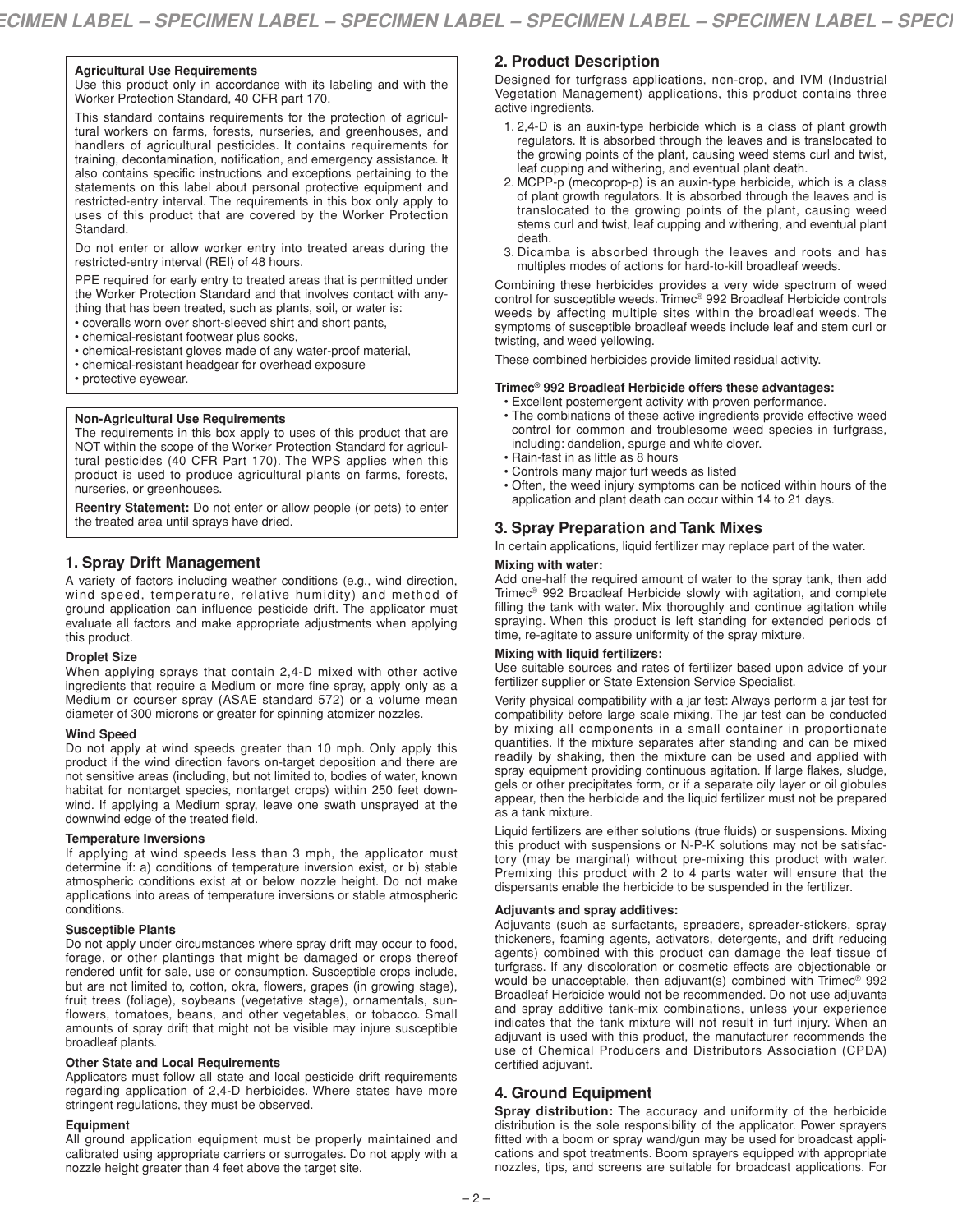best spray distribution and coverage, select a spray volume and delivery system that will ensure accurate and uniform coverage.

Spray volumes of 5 to 220 gallons per acre with spray pressures adjusted to between 20 to 40 psi. Note: For bentgrass (except golf greens) spray volumes, use 145 to 220 gallons per acre. Use higher spray volumes for dense weed populations (up to 220 gallons per acre or 5 gallons per 1,000 square feet).

- Calibration and proper application are essential when using this product.
- Over-application or rates above those specified on this label can cause turf injury.
- Hand-held technique: Wands fitted with flat fan nozzle tips may be used with the appropriate technique. Flat fan nozzles should not be waved in a back-and-forth motion, or in a side-to-side motion, or in a swinging arm motion. Instead, the nozzle should be held stationary at the proper height. Side-to-side motion results in uneven coverage.

Hand operated sprayers including backpack sprayers, compression sprayers are appropriate for small turfgrass areas.

After using this product, clean sprayer with soap or detergent and water, or an approved spray tank cleaner and rinse thoroughly before applying other pesticides.

# **5. Where to Use**

This product provides broadleaf control in the following sites.

- **• Ornamental Turfgrass sites:**
- **• Residential/domestic sites** are defined as areas associated with the household or home life including apartment complexes, condominiums, and patient care areas of nursing homes, mental institutions, hospitals, or convalescent homes.
- **• Ornamental turf sites** include turfgrass established around residences, parks, streets, retail outlets, cemeteries, industrial and institutional buildings, recreation areas, fairgrounds, areas adjacent to athletic fields and paved areas.
- **• Institutional sites** are defined as turf areas around properties or facilities providing a service to public or private organizations including, but not limited to hospitals, nursing homes, schools, museums, libraries, sport facilities, golf courses (fairways and roughs), and office buildings.
- **• Non-cropland sites:** including farmyards, fencerows or fence lines, highway rights-of-way (principal, interstate, county, private, and unpaved roads): Roadsides, roadside ditches, road shoulders, road embankments, dividers, and medians; Industrial sites: Lumberyards, tank farms, fuel or equipment storage areas; Municipal, state, and federal lands: Airports and military installations; railroad rights-ofways, railroad yards, railroad crossings and railroad bridge abutments; Utility rights-of-way: telephone, pipeline, electrical powerlines, and communication transmission lines.
- **• Agricultural site:** Commercial sod production.

### **Prohibitions of Sites:**

- Do not apply to any body of water such as lakes, streams, rivers, ponds, reservoirs, or estuaries (salt water bays). Do not apply to any shorelines (non-cropland sites adjacent to the edges of a body of water) for lakes, streams, rivers, ponds, reservoirs, or estuaries (salt water bays).
- Do not apply to wetlands (swamps, bogs, potholes, or marshes).
- Do not apply to agricultural irrigation water or on agricultural irrigation ditchbanks and canals.
- Do not apply to agricultural drainage water or on agricultural ditchbanks.
- Applications to non-cropland areas are not applicable to treatment of commercial timber or other plants being grown for sale or other commercial use, or for commercial seed production, or for research purposes.
- Do not apply or allow this product to come into direct contact with cotton, grapes, tobacco, vegetable crops, flowers, fruit or ornamental trees, or other desirable broadleaf plants; small amounts of spray drift may injure susceptible plants, including ornamental trees or shrubs.

# **Turfgrass tolerance:**

- The turfgrass tolerance to this product may vary and temporary turfgrass yellowing may occur. Adverse environmental conditions may reduce the selectivity on the turfgrass. Do not apply this product to stressed turf.
- Certain spray tank additives (adjuvants, wetting agents, surfactants), liquid fertilizers, and tank mixtures containing emulsifiable concentrates may reduce the selectivity on the turfgrass. Do not use adjuvants and spray additive tank-mix combinations, unless your

experience indicates that the tank mixture will not result in turf injury. When an adjuvant is used with this product, the manufacturer recommends the use of Chemical Producers and Distributors Association (CPDA) certified adjuvant.

### **Prohibitions:**

- Do not apply this product to St. Augustinegrass, bentgrass greens, carpetgrass, dichondra, legumes, and lawns where desirable clovers are present.
- Do not broadcast apply this product when temperatures are above 90°F, some injury may be expected with spot treatments when air temperatures exceed 90°F. Where state, county or local governments have more stringent temperature regulations, these regulations must be observed.
- To avoid turf injury, use only on turfgrass that is reasonably free of stress from diseases, insects, excess heat or cold, drought or excess rainfall/irrigation, shaded areas, nematodes, improper mowing or improper applications of fertilizer and pesticides. Injury can occur if this product is applied under any of these or other stress conditions. Under any of these stress conditions, any turf damage caused by the use of this product is beyond the control of the registrant and all risk is assumed by the buyer and/or user.
- For ground application only; aerial applications are not permitted.
- Do not use this product on or near desirable plants, including contact of spray on exposed root systems or adventitious shoots within the dripline of desirable trees and shrubs, since injury may result.

# **6. Application Schedules**

Apply this product to broadleaf weeds that are young and actively growing for the best results. Fall applications can provide improved control for emerged winter annuals and perennials such as henbit, chickweed, clover and ground ivy.

### **For the Listed Residential/domestic sites, Ornamental Turf sites, Institutional sites and Agricultural sites:**

Do not apply more than two (2) broadcast treatments of this product per site per year. A second broadcast application or a follow-up application as a spot treatment is advised for more mature weeds, for dense infestations, and for adverse environmental conditions.

Spot treatments during the summer may be appropriate for sparse infestations, or as a follow-up treatment, or any time broadleaf weeds are actively growing.

### **For the Listed Non-cropland sites:**

Use only one (a single) broadcast treatment of this product per site per year for woody plant infestations, or two broadcast treatments for annual and perennial weeds. It is required to wait 30 days between treatments and a spot treatment may be substituted for the second broadcast treatment if necessary.

Extremes in environmental conditions e.g. temperature and moisture, soil conditions, and cultural practices may affect the activity of this product. Under warm moist conditions, herbicide symptoms may be accelerated. While under very dry conditions, the expression of herbicide symptoms is delayed, and weeds hardened off by drought are less susceptible to this product.

### **For newly seeded areas:**

Delay application of this product to grass seedlings until after the second mowing.

### **For newly sodded, sprigged, or plugged areas:**

The application of this product to newly sodded, sprigged, or plugged grasses should be delayed until 3 to 4 weeks after the sodding, sprigging, or plugging operations.

### **Reseeding interval:**

Treated areas may be reseeded 3 weeks after application.

# **7. How Much to Use**

# **USE RATES AND SPRAY VOLUMES:**

Generally, the lower application rates within the specified range will provide satisfactory control of sensitive weed species. The higher application rates within the specified range will be required for dense infestations of perennial weeds, for adverse/extreme environmental conditions, or for weeds hardened off or more mature.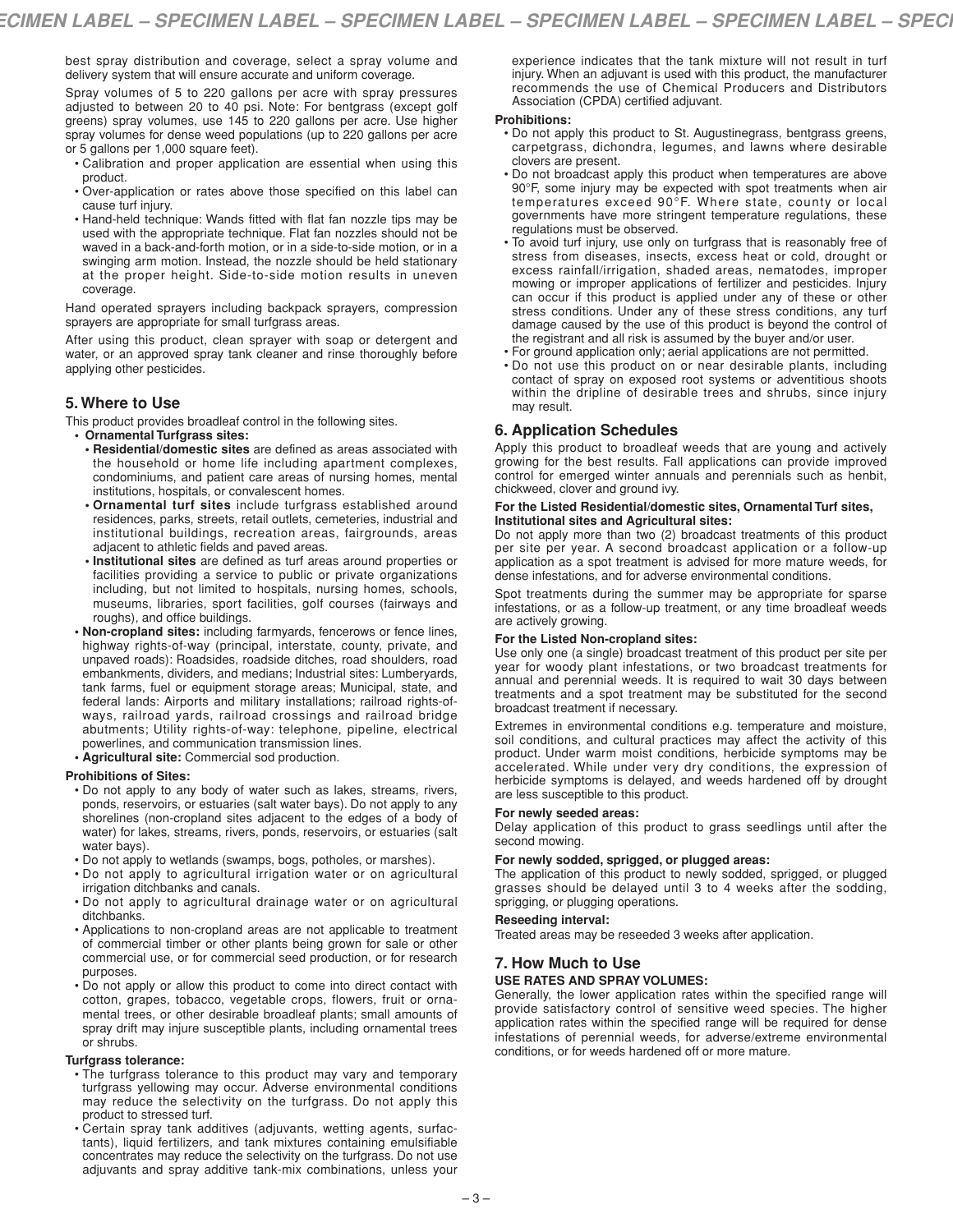| TABLE 1. USE RATES FOR ORNAMENTAL TURF SITES, NON-CROPLAND AND SOD FARMS                                                                                                                                                                                         |                                                                                                                                                                                        |                                                                                                                                                                        |  |
|------------------------------------------------------------------------------------------------------------------------------------------------------------------------------------------------------------------------------------------------------------------|----------------------------------------------------------------------------------------------------------------------------------------------------------------------------------------|------------------------------------------------------------------------------------------------------------------------------------------------------------------------|--|
| <b>Species</b>                                                                                                                                                                                                                                                   | Rate                                                                                                                                                                                   | <b>Spray Volume</b>                                                                                                                                                    |  |
| <b>Cool-season Turf</b>                                                                                                                                                                                                                                          |                                                                                                                                                                                        |                                                                                                                                                                        |  |
| Kentucky bluegrass, annual bluegrass, annual<br>ryegrass perennial ryegrass, tall fescue, red or fine<br>leaf fescues.                                                                                                                                           | 3.0 to 4 Pints/Acre<br>$(1.1 \text{ to } 1.5 \text{ fl.oz.}/1,000 \text{ sq.ft.})$                                                                                                     | 5 to 220 Gallons/Acre<br>(0.125 to 5.0 Gallons/1,000 sq.ft.)                                                                                                           |  |
| Creeping Bentgrass (excluding golf greens)<br>Apply preferably in May or mid-August through<br>September. Slight turf yellowing will disappear after<br>about one (1) week.<br>Note: Care should be taken to avoid overdosing<br>bentgrass or injury may result. | .8 Pints/Acre<br>$(0.66$ fl.oz./1,000 sq.ft.)                                                                                                                                          | 145 to 220 Gallons/Acre<br>(3.33 to 5.0 Gallons/1,000 sq.ft.)<br>High spray volumes will provide<br>uniform coverage.                                                  |  |
| Warm-season Turf                                                                                                                                                                                                                                                 |                                                                                                                                                                                        |                                                                                                                                                                        |  |
| Hybrid bermudagrass, common bermudagrass,<br>zoysiagrass, buffalograss and bahiagrass.<br>Slight turf yellowing will disappear after about<br>one (1) week.                                                                                                      | 3.0 to 4 Pints/Acre<br>$(1.1 \text{ to } 1.5 \text{ fl.oz.}/1,000 \text{ sq.ft.})$<br>Sod Farms: 2 to 2.25 Pints/Acre<br>$(0.75 \text{ to } 0.83 \text{ fl.oz.}/1,000 \text{ sq.ft.})$ | 5 to 220 Gallons/Acre<br>(0.125 to 5.0 Gallons/1,000 sq.ft.)                                                                                                           |  |
|                                                                                                                                                                                                                                                                  |                                                                                                                                                                                        | Nata: De net onnlu to obous listed were associated whereas unless some turkinium son be tolerated. It is impossible to test all emiresmental sonditions for the listed |  |

**Note:** Do not apply to above listed warm-season turfgrass unless some turf injury can be tolerated. It is impossible to test all environmental conditions for the listed warm-season turfgrass.

Do not apply this product to warm-season turfgrass during spring green-up or in the fall during the transition period between active growth and dormancy.

Dormant turf: This product may be applied to fully dormant bermudagrass, fully dormant Zoysiagrass, fully dormant buffalograss and fully dormant bahiagrass.

# **SPOT TREATMENT:**

# **WITH HAND OPERATED SPRAYERS (INCLUDING BACKPACK SPRAYERS AND**

- **PUMP-UP TYPE SPRAYERS):** • Apply any time the emerged broadleaf weeds are actively growing.
- Calibration and proper application are essential when using this product.
- Uniform applications are essential when using this product. Over application or rates above those specified on this label including excessive overlaps of this product can cause turf injury.
- Hand-held techniques: Wands fitted with flat fan nozzle tips may be used with the appropriate technique. Flat fan nozzles should not be waved in a back-and-forth motion, or in a side-to-side motion, or in a swinging arm motion. Instead, the nozzle should be held stationary at the proper height. Side-to-side motion results in uneven coverage.
- Follow-up applications as spot treatments at a 30 day interval are suitable for more mature weeds, for dense infestations, and for adverse environmental conditions.
- **For cool-season turfgrass (except Bentgrass) listed in Table 1:** Mix 1.1 to 1.5 fl.oz. of this product per one (1.0) gallon of water for treatment of approximately 1,000 sq.ft of turfgrass. Apply any time the emerged broadleaf weeds are susceptible.
- **For Bentgrass (excluding golf greens):** Mix 0.66 fl.oz. of this product per four (4.0) gallons of water for treatment of approximately 1,000 sq.ft of turfgrass. This high spray volume will provide uniform coverage. Apply any time the emerged broadleaf weeds are susceptible.
- **For warm-season turfgrass listed in Table 1:** Mix 0.75 to 0.83 fl.oz. of this product per one (1.0) gallon of water for treatment of approximately 1,000 sq.ft of turfgrass. Apply any time the emerged broadleaf weeds are susceptible.
- **Limitations on spot treatments to residential turfgrass:** Spot treatment is defined as a treatment area no greater than 1,000 sq.ft. per acre. The maximum application rate is 1.5 fl.oz. per 1,000 sq.ft. per application (0.33 lb MCPP-p acid equivalent per acre). The maximum number of spot treatments is limited to 2 per year with a minimum of 30 days between applications.

# **CULTURAL TIPS:**

# **Irrigation:**

- Do not apply this product through any type of irrigation system.
- Rainfast in as little as 8 hours. Do not apply this product immediately before rainfall or irrigation.
- If possible, do not irrigate or water the turfgrass within 8 to 24 hours after application.
- If dry conditions exist, a scheduled irrigation or watering 24 hours before and 24 hours after application is recommended.

### **Mowing:**

• For optimum results, delay mowing 2 days before and until 2 days after the application of this product.

# **8. Broadleaf Weeds Controlled**

Trimec® 992 Broadleaf Herbicide will control the following broadleaf weeds. Apply any time the emerged broadleaf weeds are susceptible.

# **BROADLEAF WEEDS**

| annual fleabane      | cinquefoil                | field oxeve-daisy    | knotweed                    | poison ivy                 | Veronica (*corn       |
|----------------------|---------------------------|----------------------|-----------------------------|----------------------------|-----------------------|
| aster, white heath & | clover                    | *creeping oxeye)     | lambsquarters               | poison oak                 | speedwell)            |
| white prairie        | cocklebur                 | field pennycress     | lawn burweed                | prostrate knotweed         | Virginia buttonweed** |
| bedstraw             | compassplant              | filaree, whitestem & | lespedeza, common           | (*knotweed)                | Virginia-creeper      |
| beggarticks          | curly dock                | redstem              | mallow, common              | puncturevine               | western salsify       |
| beggarweed, creeping | dandelion                 | Florida pusley       | matchweed                   | purple cudweed             | white clover (*Dutch  |
| bindweed             | davflower                 | ground ivy           | mouseear chickweed          | purslane                   | clover, honeysuckle   |
| birdsfoot trefoil    | deadnettle                | groundsel            | mustard                     | ragweed                    | clover, white trefoil |
| black medic          | dock                      | hairy bittercress    | nettle                      | redweed                    | & purplewort)         |
| broadleaf plantain   | dogfennel                 | hawkweed             | old world diamond flower    | red sorrel (*sheep sorrel) | wild carrot           |
| buckhorn plantain    | dovefoot geranium         | healall              | Oxalis (*yellow woodsorrel) | roundleaf greenbriar       | wild garlic           |
| bull thistle         | false dandelion (*spotted | henbit               | parsley-piert               | shepherdspurse             | wild geranium         |
| burclover            | catsear & common          | horsenettle          | Pennsylvania smartweed      | spotted spurge             | wild lettuce          |
| burdock, common      | catsear)                  | horseweed            | pennywort (*dollarweed)     | spurge                     | wild mustard          |
| Carolina geranium    | field bindweed            | innocence (Blue-eyed | pepperweed                  | sunflower                  | wild onion            |
| carpetweed           | *morningglory &           | Mary)                | pigweed                     | thistle                    | wild strawberry       |
| chickweed, common    | creeping jenny)           | iimsonweed           | pineappleweed               | velvetleaf (*buttonweed)   | varrow                |
| chicory              | field madder              | kochia               | plantain                    | Venice mallow              | yellow rocket         |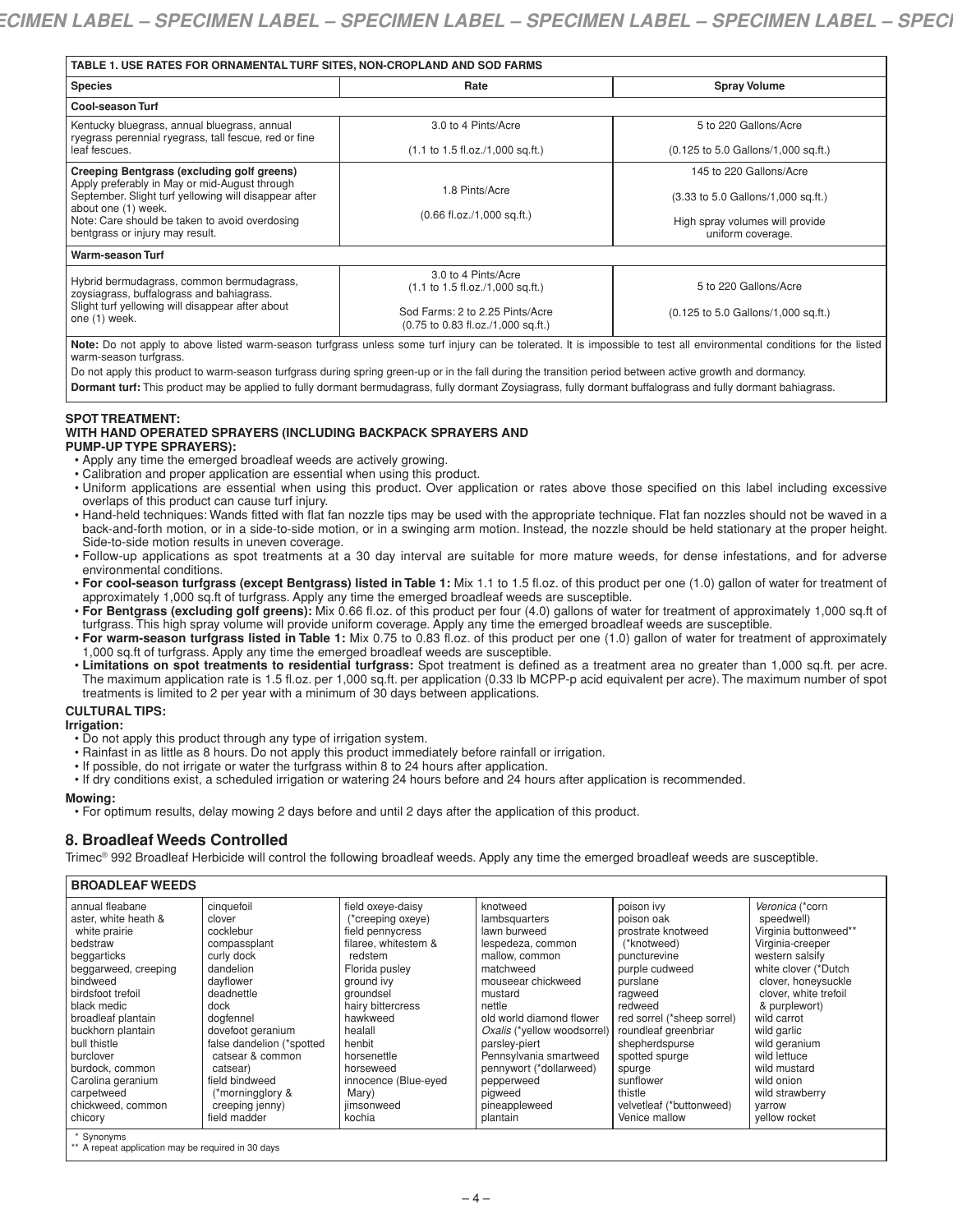# **9. For Use in Non-Cropland: Brush and Weed Control**

# **High volume foliar applications:**

Apply up to 1.15 gallons of product per 100 gallons of water or apply a 1.0 to 1.15% vol/vol spray solution as a full cover spray with high volume equipment. Use the lower spray concentrations in the range for susceptible species and use the higher spray concentrations within the range for hardto-control species, for mature plants during the late summer or under adverse environmental conditions (e.g. drought).

Spray broadleaf weeds, woody plants or mixed brush uniformly and thoroughly by wetting all leaves, stems, bark and root collars. The minimum total volume of spray solution required for adequate coverage of solid stands of mixed brush is 25 gallons of spray solution per treated acre. The spray preparation chart for applications on a spray-to-wet basis is shown below in Table 2.

| Spray solution per acre,                                     | Amount of Product Needed for Spray Concentration of: |            |  |
|--------------------------------------------------------------|------------------------------------------------------|------------|--|
| Gallons                                                      | $1.0\%$                                              | 1.15%      |  |
| 25                                                           | 2.0 pt                                               | 2.3 pt     |  |
| 75                                                           | 6.0 pt                                               | 6.9 pt     |  |
| 100                                                          | $1.0$ gal                                            | $1.15$ gal |  |
| Equal measures: 1 gallon = 4 quarts = 8 pints = $128$ fl.oz. |                                                      |            |  |

### **For Backpack Sprayers and Hand Pump-up Sprayers.**

**Table 3.** Instructions for preparing 1 to 3 gallons of spray solution at 1.0 to 1.15% spray concentration with water for high volume foliar applications.

| <b>Gallons of Water</b>                                              | Amount of Product Needed for Spray Concentration of: |                                 |  |
|----------------------------------------------------------------------|------------------------------------------------------|---------------------------------|--|
|                                                                      | $1.0\%$                                              | 1.15%                           |  |
|                                                                      | $1.25$ fl.oz.<br>(2.5 Tablespoons)                   | $1.5$ fl.oz.<br>(3 Tablespoons) |  |
|                                                                      | 2.5 fl.oz.                                           | 3.0 fl.oz.                      |  |
|                                                                      | 3.8 fl.oz.                                           | 4.5 fl.oz.                      |  |
| Equal measures: 1 fl.oz. = 2 tablespoons (Tbs.) = 6 teaspoons (tsp.) |                                                      |                                 |  |

| <b>BRUSH:</b>       |              |                 |        |  |
|---------------------|--------------|-----------------|--------|--|
| Ash                 | Cedars       | Multiflora rose | Sumac  |  |
| Aspen               | Elms         | Oak             | Willow |  |
| Birch               | Gooseberry   | . Poison ivv    |        |  |
| <b>Black cherry</b> | Honey locust | Poison oak      |        |  |
| <b>Brambles</b>     | Kudzu        | Shortleaf pine  |        |  |

| Table 4. Restrictions on broadcast applications to ornamental turfgrass sites, sod farms, and non-cropland. |                                                                                                                          |                                                      |                                                        |                                                                                                                          |
|-------------------------------------------------------------------------------------------------------------|--------------------------------------------------------------------------------------------------------------------------|------------------------------------------------------|--------------------------------------------------------|--------------------------------------------------------------------------------------------------------------------------|
| <b>Use Site</b>                                                                                             | <b>Maximum Rate</b><br>per Application                                                                                   | <b>Maximum Number</b><br>of Applications<br>per Year | <b>Minimum Interval</b><br><b>Between Applications</b> | <b>Maximum</b><br><b>Seasonal Rate</b>                                                                                   |
| Ornamental turfgrass sites<br>and sod farms                                                                 | 4.0 pints/A<br>$(1.19 \text{ lb } 2.4 \text{ - } D \text{ ae}/A)$<br>$(0.33$ lb MCPP-p ae/A)<br>$(0.11$ lb dicamba ae/A) | 2                                                    | 30 Days                                                | 8.0 pints/A<br>$(2.37 \text{ lb } 2.4 \text{ - } D \text{ ae}/A)$<br>$(0.65$ lb MCPP-p ae/A)<br>(0.22 lb dicamba ae/A)   |
| Non-cropland                                                                                                | 4.0 pints/A<br>$(1.19 \text{ lb } 2.4 \text{ - } D \text{ ae}/A)$<br>$(0.33$ lb MCPP-p ae/A)<br>$(0.11$ lb dicamba ae/A) | 2<br>(annual and<br>perennial weeds)                 | 30 Days                                                | 8.0 pints/A<br>$(2.37 \text{ lb } 2.4 \text{ - } D \text{ ae}/A)$<br>$(0.65$ lb MCPP-p ae/A)<br>$(0.22$ lb dicamba ae/A) |